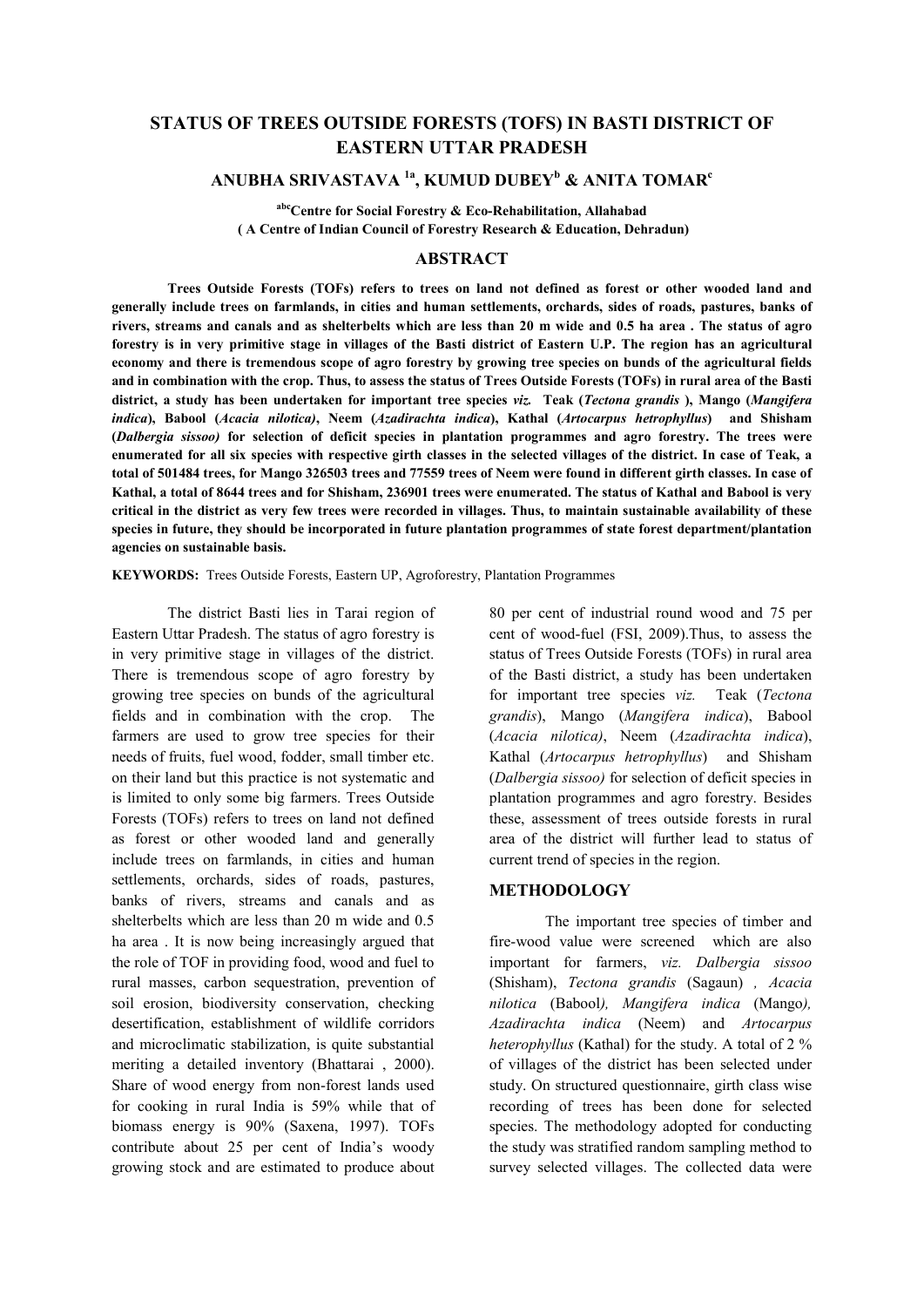compiled tehsil-wise and tabulated. By PRA technique, the villagers were asked to come along with the researchers using transect method for physical verification of species wise trees in the field. In large plantation patches, sampling method was done for recording of data. In all tehsils, species wise number of trees were tabulated in respective girth classes *viz*. 0-30, 31-60, 61-90, 91- 120, 121-150, 151-180, 181-210, 211-240, 241-270 and 271-300 cm. After combining data of all tehsils , the number of TOFs per unit village in rural area of district was assessed. On the basis of per unit village data, assessment for whole rural area of the district has been done for species wise total number of trees.

#### **STUDY AREA**

 In Basti District**, t**he tract comprising the present district was remote and much of it was covered with forest. But gradually the area became inhabitant. The district presently has four tehsils namely Basti Sadar, Harraiya , Rudhauli and Sonaha Bhanpur. The district lies between the parallels of 26° 23' and 27° 30' North Latitude and 82° 17' and 83° 20' East longitude. Its maximum length from north to south is about 75 km and breadth from east to west about 70 km. The district lies between newly created district Sant Kabir Nagar on the east and Gonda on the west. On the south, the Ghaghra river separates it from the Faizabad and newly created district named Ambedkar Nagar. While on the North it is bounded by district Sidharth Nagar. The district covered an area of 7,309 sq km and with regard to size it occupies  $7<sup>th</sup>$  place in the state. The district has two main river systems namely, the Ghaghra and Rapti, both of which ultimately form a part of the great Gangetic system. The climate of the district is more equable than the adjoining districts to the south. The average annual rainfall in the district is 1166 mm.





# **Figure 1: Map of Basti district**

#### **RESULTS AND DISCUSSION**

 Table 1 gives complete picture of enumerated trees of selected species in villages of Basti district in different girth classes. The total enumerated trees for all six species with respective girth classes in the district has been depicted in Fig. 1 & 2 ( i-vi ). In case of Teak, a total of 501484 trees, for Mango, 326503 trees and 77559 Neem trees were found in different girth classes. The majority of mango trees were in 121-150 cm while lowest in 60-90 cm girth class. In case of Kathal, a total of 8644 trees and for Shisham, a total of 236901 trees were enumerated .Likewise, for Babool, a total of 8353 trees were enumerated. For Teak, majority of trees were in 0-30 cm girth class and trees were also found in 31-60 cm girth class. In other girth classes, teak tree were almost negligible. It clearly shows that despite of huge demand of Teak wood, its supply position is very limited. Many plantation agencies have taken up the plantation programmes specifically for Teak by supplying quality seedlings . Though its plantation is very much popular in farmers in present scenario in agro forestry but more attention is needed for its extensive plantations. For Shisham species, trees were enumerated in different girth classes in the district, out of which majority were in 0-30 and 31- 60 cm classes whereas very few were present in other girth classes. It clearly shows that Shisham plantation is being taken up by the farmers on a regular basis during past years. It is second to Teak for timber value in popularity among farmers but farmers are not taking up its plantations in large numbers due to mortality effect .The status of Kathal and Babool is very critical in the district as very few trees were recorded in villages. For Babool, Kathal and Neem, young plantations have been initiated well but overall number of trees very less. In Basti district ,the number of trees is highest for Teak followed by Mango, Shisham and Neem.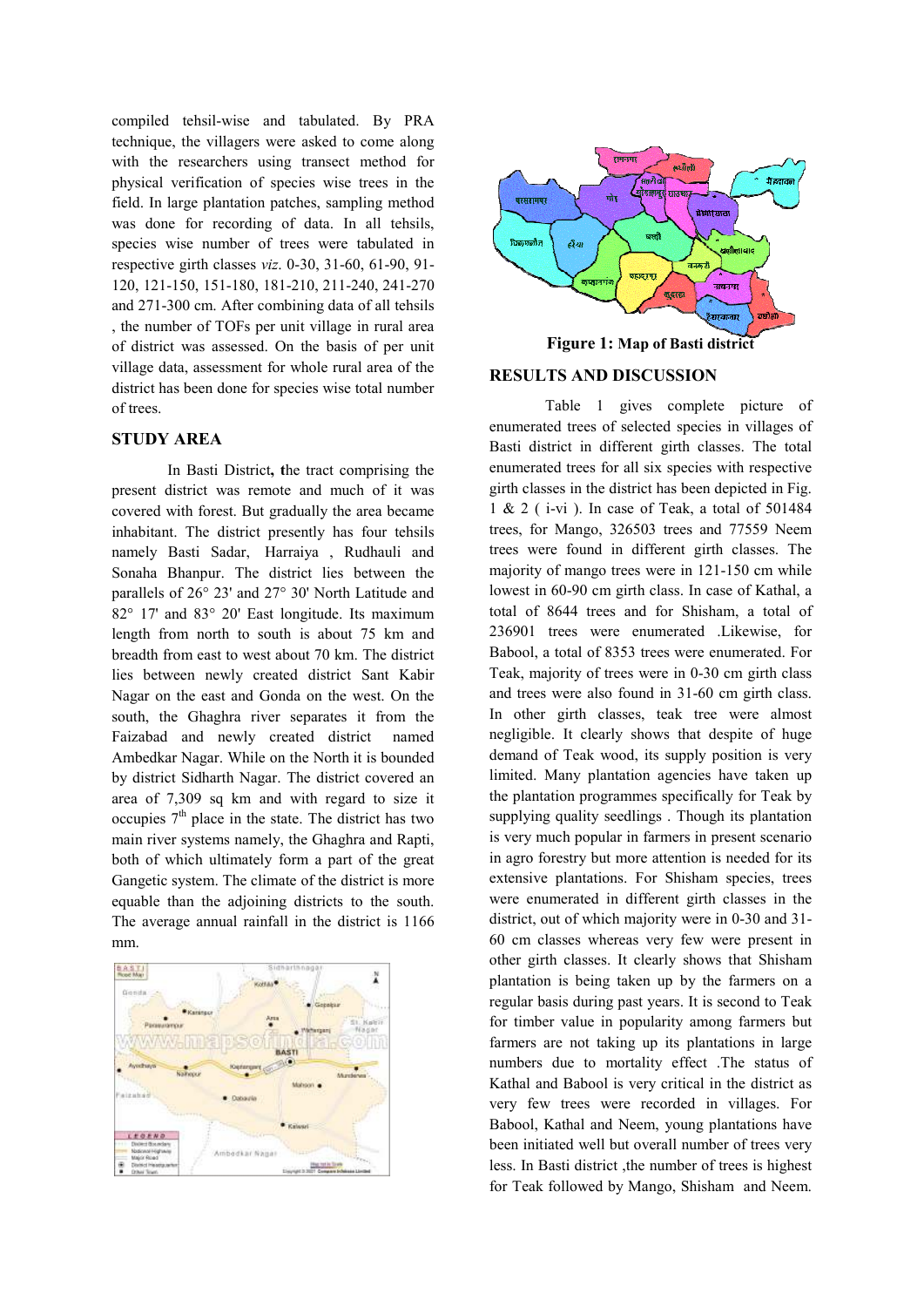The young plantations of these species are urgently required in the region.

 In view of the increasing gap between supply and demand of timber in a burgeoning economy with an increasing population, it is time to consider tree investment programmes as a serious enterprise in India. Kinhal (1995) suggests that the Government of India must encourage such investments by offering incentives in the form of subsidized lending, disaster insurance and tax exemptions to fulfill the forest policy mandates of the country. The introduction of these species in large areas / private land of farmer may be a viable option for minimizing demand supply gap as well as to increase the tree cover. Planting material of these species may be provided to the villagers by SFD by establishing village nurseries etc. Government and NGOs can play an important role in creating awareness amongst farmers to introduce these species on their farm bunds or degraded land under agro forestry models. Thus, to maintain sustainable availability of these species in future, they should be incorporated in future plantation programmes of state forest department/plantation agencies.

| <b>Girth class</b><br>(cm) | <b>Mangifera</b><br>indica | <b>Dalbergia</b><br><i>sissoo</i> | <b>Acacia</b><br>nilotica | <b>Artocarpus</b><br>heterophyllus | <b>Tectona</b><br>grandis | <b>Azadirachta</b><br>indica |
|----------------------------|----------------------------|-----------------------------------|---------------------------|------------------------------------|---------------------------|------------------------------|
| $0 - 30$                   | 34821                      | 116392                            | 1420                      | 3724                               | 484729                    | 28896                        |
| $31 - 60$                  | 30305                      | 96111                             | 1360                      | 1603                               | 12384                     | 17532                        |
| 61-90                      | 62989                      | 21369                             | 1593                      | 1020                               | 840                       | 8596                         |
| 91-120                     | 37783                      | 1214                              | 863                       | 777                                | 590                       | 5488                         |
| $121 - 150$                | 56967                      | 324                               | 1913                      | 583                                | 720                       | 6945                         |
| 151-180                    | 39775                      | 515                               | 389                       | 340                                | 624                       | 5779                         |
| 181-210                    | 35501                      | 390                               | 250                       | 210                                | 582                       | 3157                         |
| 211-240                    | 16415                      | 256                               | 220                       | 202                                | 425                       | 728                          |
| 241-270                    | 11947                      | 330                               | 345                       | 185                                | 590                       | 438                          |
| <b>Total</b>               | 326503                     | 236901                            | 8353                      | 8644                               | 501484                    | 77559                        |

**Table 1: Total trees of selected species in different girth classes in Basti district** 



**Figure 1: Species-wise total number of trees in rural area of Basti district**